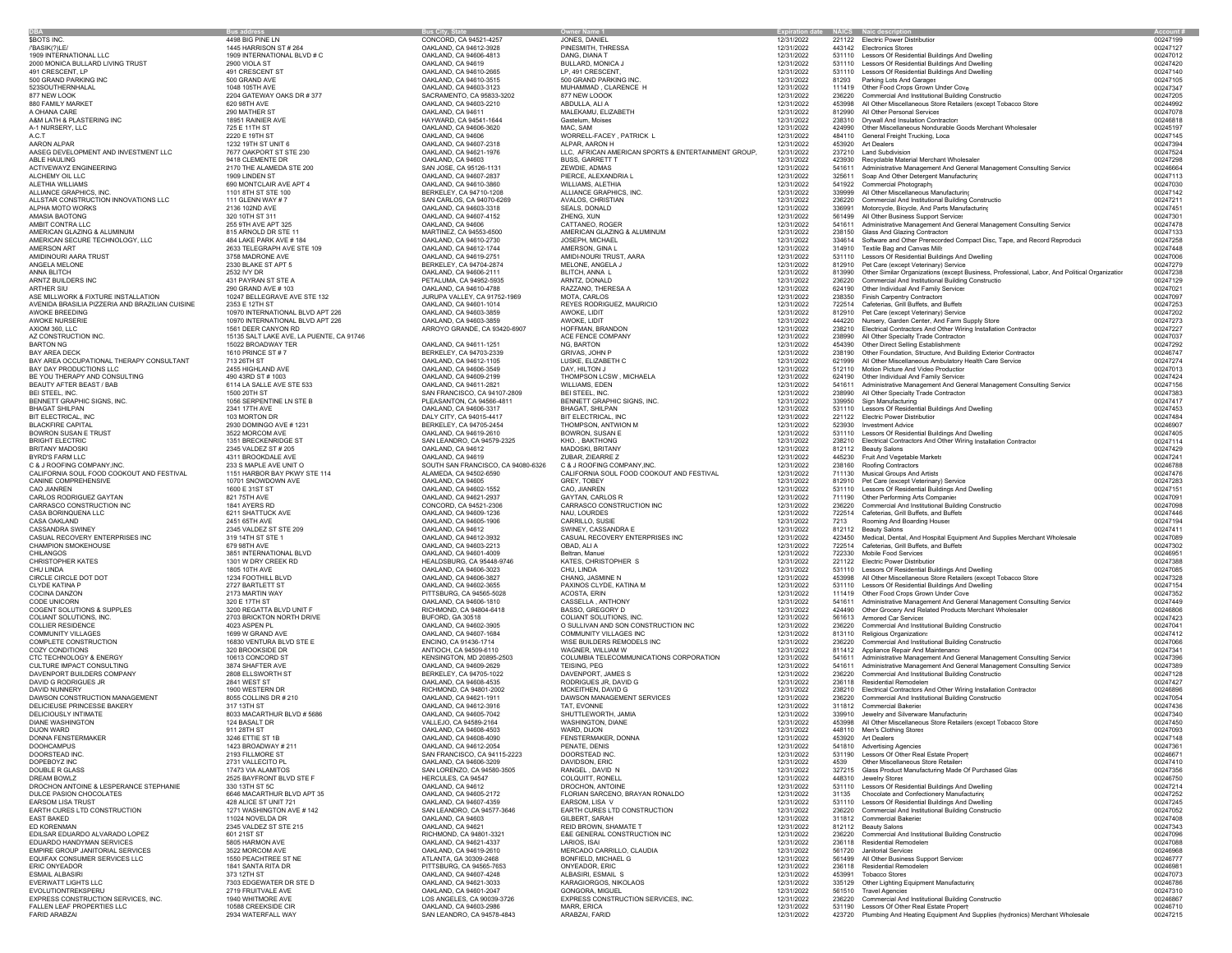**GABYS LIGHT<br>GALAXY HVAC REPAIR** GEORGE STANLEY<br>GERARD ARTESONA MFT GOLD RAPHAEL A & HIRSHFIELDGOLD SHAYNA H<br>GPI BUILDERS AND STE CHANNESTE CHAMILTON AVE STE C GREENE'S JANITORIAL SERVICES 409 REDROCK DR<br>GPEENTEAM PESTALIRANT DEVELOPMENT 4420 E MIRALOMA AVE LINIT L GREENTEAM RESTAURANT DEVELOPMENT 4420 E MIRALOMA AVE UNIT GREENTEAM RESTAURANT DEVELOPMENT 4420 E MIRALOMA AVE U<br>GREGORY KFARNS PI UMBING 4224 GOI DEN BROOK IN GREGORY KEARNS PLUMBING 224 GOLDEN BROOK LIGHT AND 224 GOLDEN BROOK CHANNEL 224 GOLDEN BROOK LIGHT AND 224 GOLDEN BROOK HAIRCHRONICLEZ 936 CLAY STHONEY GOLD JASMINE LLC<br>
HPD 400 30TH STREET LLC<br>
400 30TH STREET LLC<br>
400 30TH ST INTEGRITY PLUS PLUMBING 1630 84TH AVE OAKLAND, CA 94621-1705 AYERS, TERRYJULIE A STEINER<br>
JULIE A STEINER<br>
JULIEANN RAMIRZ<br>  $2345$  VALDEZ ST STE 103 NO HANDYMAN<br>KD HANDYMAN<br>KEISHA HADLEY 2129 99TH AVE # B KING CONSTRUCTION 2940 CLAREMONT AVE # 8 BERKELEY, CA 94705-2441 KING, PETER K KING K

JANEA MCDUFFIE 5334 ADELINE SA SONGLAND, CA 95068<br>JANEA MERINE ST OAKLAND, CA 94609-3503 MCDUFFIE , JANEA MERINE ST OAKLAND, CA 94609-3503 MCDUFFIE , JANEA M 12<br>2930 TELEGRAPH AVE ST OAKLAND, CA 94609-3503 MCDUFFIENCEYNI LAKE MERRITT LAUNDROMAT 500 WESLEY AVE OAKLAND, CA 94606-1016 LAKE MERRITT LAUNDROMAT 12/31/2022 812310 Coin-operated Laundries And Drycleaner 00247246

FC TREE SERVICES 10800 EDES AVE OAKLAND, CA 94603 CALDERON MEJIA, JOSE FRANCISCO 12/31/2022 561730 Landscaping Services 00247324 FIBE-CON INC. THE CON INCREASE AND TRACK ON THE SCALON, CA 95320-8405 WEIZEL, SHAWN 12011/2022 238220 Plumbing, Heating, And Air-conditioning Contractor 00246893<br>
FINEERG FENCING INCREASE THE SALON, CA 95376-8108 TRACY, CA FINBERG FENCING INC. 2434 S NEARY LN TRACY, CA 95376-8108 FINBERG FENCING INC. 12/31/2022 238990 All Other Specialty Trade Contractors 00247081 FIRE ESCAPE ENGINEERS & SERVICES LLC 616 WASHINGTON ST LYNN, MA 01901-1406 MENESES, FRANCISCO J 12/31/2022 238990 All Other Specialty Trade Contractors 00247323 FISHER ELECTRIC STRUCTRIC SUNTERMILK LN SCOTTS VALLEY, CA 95066-3605 FISHER ELECTRIC 12/31/2022 221122 Electric Power Distribution 00246892 FOREST BRIDGES: THE O&C FOREST HABITAT PROJECT SA BRIDGES: THE ORGANIZAT PROJECT AND SA THE ORGANIZAT AND SA THE ORGANIZAT AND SA THE ORGANIZAT AND SA THE ORGANIZAT AND SA THE ORGANIZAT AND SA THE ORGANIZAT AND SA THE ORGA FOREST WELD 654 MOUNTAIN BLVD OAKLAND, CA 94611 WELD, FOREST N 12/31/2022 541611 Administrative Management And General Management Consulting Service 00247048 FORST MICHAEL J & DIANE M TRS 325 LENOX AVE OAKLAND, CA 94610-4661 12/31/2022 531110 Lessors Of Residential Buildings And Dwelling 00247370 FRANCISCA BAIRES 2244 89TH AVE OAKLAND, CA 94605-3928 BAIRES, FRANCISCA 12/31/2022 812199 Other Personal Care Services 00247038 FRUITVALE PROPERTY LLC 2336 FRUITVALE AVE OAKLAND, CA 94601-2539 FLAGG, ALEXANDER H 12/31/2022 531110 Lessors Of Residential Buildings And Dwelling 00247186 TUSION CLOUD SERVICES, LLC 210 INTERSTATE NORTH PKWY SE STE 200 ATLANTA, GA 30339-2230 WATKINS, BRAX 20021 ATLANTA, GA 30339-2230 WATKINS, BRAX 20021 201212022 517911 Telecommunications Resellers 002468230 00246823<br>G. CIR G. CIRCLE BARBER LOUNGE 2415 VALDEZ ST OAKLAND, CA 94612 GALINDO, NICHOLAS 12/31/2022 812111 Barber Shops 00246998 440 CLARA ST OAKLAND, CA 94603 MARTINEZ GARCIA , GABRIELA 12/31/2022 488320 Marine Cargo Handling 00246897 GALAXY HVAC REPAIR 3313 VINCENT RD STE 105 PLEASANT HILL, CA 94523-4350 GALAXY HVAC REPAIR 12/31/2022 811412 Appliance Repair And Maintenance 00246764 GENARO MUSIC SUN SERVIT DE SUN SERVIT DE SUN DALAND, CA SHACI-3932 - RIVAS RUCHER, GENARO ALFREDO - 12/31/2022 23998 Weiding Equipment Manufacturin; 00246721 - 1023/987202 - 12/31/2022 - 23998 - 12/31/2022 - 23998 - 12/31/ 555 MCLAUGHLIN AVE # 48 SAN JOSE, CA 95116-3359 STANLEY, GEORGE G 12/31/2022 237310 Highway, Street, And Bridge Construction 00247116 GEORARD BULLET ON MANUSTRATON ON MANUSTRATON ON SUBSERVIEWS ON SUBSERVIEWS ON SUBSERVIEWS ON MANUSTRATOR ON MANUSTRATOR ON MANUSTRATOR ON MANUSTRATOR ON MANUSTRATOR ON MANUSTRATOR ON MANUSTRATOR ON MANUSTRATOR OR ORGANIZAT GLEN PARK COTTAGE, LLC 1500 MACARTHUR BLVD OAKLAND, AGARD, CA 94611-1261 SHAMSZAD, DAVID SHAMSZAD, DAVID DAVID 12/31/2022 512110 Lessors ORBidential Buildings And Dwelling OAGARD, 20047413<br>GLOWLI HEALTH & BEAUTY COLLECT AN GLOWLI HEALTH & BEAUTY 4387 PIEDMONT AVE OAKLAND, CA 94611-4715 WEN, YINYIN 12/31/2022 812112 Beauty Salons 00247413 OAKLAND, CA 94619 GOLD, RAPHAEL A 12/31/2022 531110 Lessors Of Residential Buildings And Dwelling 00247179 GPI BUILDERS 262 E HAMILTON AVE STE C CAMPBELL, CA 95008-0238 GPI BUILDERS 12/31/2022 236220 Commercial And Institutional Building Constructio 00246825 GRAND BUILDERS 2815 ENTHST 2815 ENTHST ON CHAND, CA 94609-1499 GRAND BUILDERS 2816 GRAND BUILDERS 2816222 2561220 COMMECIAL AND 1931/2022 256120 DOATABLICHERS 20247168<br>GREENE'S JANITORIAL SERVICES 409 REDROCK DRAMD DO24716 ANTIOCH, CA 94509-6976 GREENE SR, KEITH A 12/31/2022 561720 Janitorial Services 00247168 ANAHEIM, CA 92807-1839 GREENTEAM RESTAURANT DEVELOPMENT, INC. 12/31/2022 236220 Commercial And Institutional Building Constructio 00247067 AMERICAN CANYON, CA 94503-3186 KEARNS, GREGORY L 12/31/2022 238220 Plumbing, Heating, And Air-conditioning Contractor 00246799 GUANYIN CITTA SF, INC 719 WEBSTER ST OAKLAND, CA 94607-4227 WU, LUCY W 12/31/2022 813110 Religious Organizations 00247477 HABB 5401 COLISEUM WAY COLLINE COLLINE COLLINE COLLINE COLLINE COLLINE COLLINE COLLINE COLLINE COLLINE COLLINE<br>
HAIVINN NGUYEN LUONG 328 10TH ST 5401 COLLINE COLLINE COLLINE COLLINE COLLINE COLLINE COLLINE COLLINE COLLINE  $H$ AI VINH NGUYEN LUONG  $328\,10\, \text{TH}\, S\, \text{ST} \equiv 336\, 328\, 10\, \text{TH}\, S\, \text{ST} \equiv 136$   $00247\, 180\, 120\, 120\, 120\, 120\, 120\, 120\, 120\, 120\, 120\, 120\, 120\, 120\, 120\, 120\, 120\, 120\, 120\, 120\, 120\, 120$  OAKLAND, CA 94607-3906 CARTER, BRANDI N 12/31/2022 812112 Beauty Salons 00246830 HAPPY ESTATE CLEANOUTS 2816 LINDEN ST LWR UNIT OAKLAND, CA 94608-4557 GRANT, WILLIAM 12/31/2022 8129 Other Personal Services 00247267 HARRISON JORDAN AND GEITZ WHITNEY 150 PEARL ST APT 223 OAKLAND, CA 94611-5554 HARRISON, JORDAN 12/31/2022 531110 Lessors Of Residential Buildings And Dwelling 00247027 HARRISON KAREN C & JESS D 350 PERKINS ST 205 OAKLAND, CA 94610 HARRISON, KAREN 12/31/2022 531110 Lessors Of Residential Buildings And Dwelling 00247262 HARRY SPRIGGS 2740 CHEYENNE CT 2002 238160 DIVE, CA 95640-9755 VALLEY FOAM INC 2002 238160 Roofing Contractors 00247108 00247108 HARTSHORN ELLYN H & DUPLAIN WILLIAM A III 5301 BROADWAY TER 10 OAKLAND, CA 94618-1464 HARTSHORN, ELLYN 12/31/2022 531110 Lessors Of Residential Buildings And Dwelling 00247263 HASTE PARTNERS, LLC 6536 TELEGRAPH AVE OAKLAND, CA 94609-1192 SOROKIN, SAMUEL 12/31/2022 531120 Lessors Of Nonresidential Buildings (except Miniwarehouses 00247354 HAWKINS CONSULTING LLC 46 YOSEMITE AVE # 1 OAKLAND, CA 94611-5377 HAWKINS, JEFFREY M 12/31/2022 541511 Custom Computer Programming Service 00247122 HB CONSTRUCTION LLC 4905 TIDEWATER AVE OAKLAND, CA 94601-4914 CHAN, WAIMOND 12/31/2022 4539 Other Miscellaneous Store Retailers 00246954 нЕАLING LAB 505 14TH STE 9000 OAKLAND, CA 94612-1902 PETERS, MICHAEL D<br>HEALING LAB Finess And Recreational Sports Centers, MICHAEL 2014705 CARPENTER, THE SALLAND, CA 94601-4035 CHAN, CA 94601-4032 DETERS, MICHAEL D<br>HELUC HELLO STILL STOLOWELL ST 116 COMEND, ONLAND, CA 94601-40.5 CARPENTER, TERRIN STATE AND THE STATE AND AN ALLO STILL AND AN ALLO STILL AND AN ALLO STILL AND AN ALLO STILL AND SA AND AN ALLO STATE OUGLESS ONLY A SAN ALLO STA HI TECH ROOFING 2630 ABBEY ST OAKLAND, CA 94619-1056 HUR, KI WON 12/31/2022 238160 Roofing Contractors 00246922 HIDDEN GENIUS PROJECT INC 1441 FRANKLIN ST # 400 OAKLAND, CA 94612-3219 HIDDEN GENIUS PROJECT INC 12/31/2022 813110 Religious Organizations 00247363 HILL HAULING 3542 FRUITVALE AVE # 307 OAKLAND, CA 94602-2327 HILL, CLAUDETTE SAND ALL OLD DESCRIPTION DESCRIPTION DESCRIPTION DESCRIPTION DESCRIPTION DESCRIPTION DESCRIPTION DESCRIPTION DESCRIPTION DESCRIPTION DESCRIPTION HILUX CONSTRUCTION 50 WATERBURY LN NOVATO, CA 94949-8239 HIIUX CONSTRUCTION 12/31/2022 236220 Commercial And Institutional Building Constructio 00247386 HOAX 6544 DOVER ST OAKLAND, CA 94609-1010 POWER, REBECCA G 12/31/2022 711130 Musical Groups And Artists 00247237 HOFFMAN ARIELLE AND JOSHUA 3534 MANGELS AVE OAKLAND, CA 94619 HOFFMAN, JOSHUA J 12/31/2022 531110 Lessors Of Residential Buildings And Dwelling 00247144 HOGWARTS EXPRESS, LLC 1300 FOUNTAIN SPRINGS CIR DANVILLE, CA 94526-5625 KHURUSH, JAWED 12/31/2022 484110 General Freight Trucking, Loca 00247257 ALAMEDA, CA 94501-1579 STALLWORTH, JASMINE L 12/31/2022 711130 Musical Groups And Artists 00247247 HPD 400 30TH STREET LLC 400 30TH ST OAKLAND, CA 94609-3306 ABID, ISAAC 12/31/2022 623110 Nursing Care Facilities 00247126 HUANG TIM 1036 WOOD ST OAKLAND, CA 94607 HUANG, TIME 12/31/2022 531110 Lessors Of Residential Buildings And Dwelling 00247028 HUMMINGBIRD LANDSCAPING & HAULING 730 E 17TH ST APT 6 OAKLAND, CA 94606-2951 RAMIREZ TREJO, ADDY 12/31/2022 561730 Landscaping Services 00247044 ICBP IV HOLDINGS 37 LLC 6195 COLISEUM WAY # A-J OAKLAND, CA 94621-4032 NOVAK, MATTHEW 12/31/2022 531120 Lessors Of Nonresidential Buildings (except Miniwarehouses 00247082 NNVANTAGE 1585 SHIELDS DR WAUKEGAN, IL 60085-8304 INNVANTAGE GROUP, INC. 12/31/2022 238990 All Other Specialty Trade Contractor: 12/31/2022 1208990 All Other Specialty Trade Contractors 12/31/2022 1208990 All Other Special 12/31/2022 236118 Residential Remodelers<br>12/31/2022 236220 Commercial And Institutional Building Constructio 100246833 INTEMPUS BUILDERS 20640 3RD 20640 3RD SARATOGA, CA 95070-6806 202400-002400-002400-002400-002400-002400-002400-002400-002400-002400-002400-002400-002400-002400-002400-002400-002400-002400-002400-002400-002400-002400-002400 INVIVE ENTERPRISES 2250 E 20TH ST OAKLAND, CA 94606 WALKER, DIAHLO D 12/31/2022 624190 Other Individual And Family Services 00247090 ISIDRO N MIRANDA 3229 JAMIE WAY COLLECTION DEL HAYWARD, CA 94541-3501 MIRANDA, ISIDRO N 12/31/2022 238310 Drywall And Insulation Contractor: 00247040 00247040 00247040 00247040 00247040 12:00 12:00 12:00 12:00 12:00 12:00 JACKSON PIONT OF LIGHT HOME LLC 2000 20046781 2011. THE CHENOLOGY CONTROL THE CHENOLOGY DESCRIPTION CONTROLLED<br>JAM 1 INTERNATIONAL DIRECT 1461 84TH AVE 1461 84TH AVE 100246781 2012 00247254 2012 00247254 2012 2012 2012 2 JAM 1 INTERNATIONAL 1431 JACKSON ST APT 906 OAKLAND, CA 94612-4014 HEALING ARTS ACUPUNCTURE 12/31/2022 621999 All Other Miscellaneous Ambulatory Health Care Service 00247254 JAM 1 INTERNATIONAL 1431 JACKSON ST # 906 OAKLAND, CA 94612-4014 TIMELESS TUTORING 12/31/2022 611691 Exam Preparation And Tutoring 00247445 JAMES KATHARINE & JAMES PHILIP 1997 ARDLEY AVE ON THE CONTROLL ON THE CONTROLL ON THE CONTROLL ON THE CONTROLL ON THE CONTROLL ON THE CONTROLL ON THE CONTROLL ON THE CONTROLL ON THE CONTROLL ON THE CONTROLL ON THE CONTROLL JEBENA CAFE LLC 2930 TELEGRAPH AVE OAKLAND, CA 94609-3503 GEBRESELASSIE, FREWEYNI 12/31/2022 722513 Limited-Service Restaurants 00247458 JENNIFER REGO 5914 COLLEGE AVE COLLEGE AVE COLLEGE AVE COLLEGE AVE COLLEGE AVE COLLEGE AVE COLLEGE AVE COLLEGE AVE COLLEGE AVE COLLEGE AVE COLLEGE AVE COLLEGE AVE COLLEGE AVE COLLEGE AVE COLLEGE AVE COLLEGE AVE COLLEGE AVE JEROME N. PECK 170 SANTA CLARA AVE STE 101 OAKLAND, CA 94610-1323 PECK, JEROME N 12/31/2022 339116 Dental Laboratories 00246993 JESUS LOPEZ 2633 TELEGRAPH AVE STE 109 OAKLAND, CA 94612-1744 LOPEZ, JESUS 1200 OAKLAND, CA 94612-1744 LOPEZ, JESUS 1200 APPAREL 2022 315990 APPAREL APPAREL APPAREL APPAREL APPAREL APPAREL APPAREL APPAREL APPAREL APPAREL A JIDAN KOON MAND, AN ARRISON SAN SANG SANG DANG DAN SANG DANG DAN SANG DAN SANG DAN SANG DAN SANG DAN SANG DANG DAN<br>2014 JIHONG EDWARD MAN DANG DAN SANG DANG DANG DANG DAN SANG DANG DANG DAN SANG DANG DAN SANG DANG DANG DAN JIHONG EDWARD MIN & RACHEL TANG 3798 HARRISON ST ORDER OF THE SANGLE AND MINUTED AGAILABLE STOLEN AND SANGLE AND SANGLE AND SANGLE AND SANGLE AND SANGLE AND SANGLE AND SANGLE AND SANGLE AND DRUG AND DRUG AND DRUG AND DRUG JIN WU KIM 31860 CHICOINE AVE HAYWARD, CA 94544-7728 KIM, JIN W 12/31/2022 236220 Commercial And Institutional Building Constructio 00247329 JONATHAN INGERSOLL FITNESS 2930 DOMINGO AVE # 1254 BERKELEY, CA 94705-2454 INGERSOLL, JONATHAN 12/31/2022 812990 All Other Personal Services 00247288 JOSEPH PAINTING & HANDYMAN SERVICES 1434 83RD AVE OAKLAND, CA 94621 MARTINEZ LOPEZ, JOSE C 12/31/2022 236118 Residential Remodelers 00246621 JOSSUE PORTILLO BERRIOS OR AN ANNO 2046 34TH AVE ORDER DAN CAN DESCRIPTION DESCRIPTION DESCRIPTION DESCRIPTION DESCRIPTION DESCRIPTION DESCRIPTION DESCRIPTION DESCRIPTION DESCRIPTION DESCRIPTION OF A 12/31/2022 238320 Pai JP (NORM SERADUN ROCK AVE SAN UNIT DESCRIPTION ON SAN ANGLES AS SERADING, INC HANNIS (NORM SAN DRAIN DRAINING)<br>JULIAN RAMIREZ BEROLAN SERADA DESCRIPTION DESCRIPTION ON SAN DRAINING ASSANTED RAMIREZ, JULIAN RAMIREZ, JULIAN<br> ANN ARBOR, MI 48103-2917 STEINER, JULIE A 12/31/2022 12/31/2022 541611 Administrative Management And General Management Consulting Service 10247176<br>12/31/2022 61211 Administrative Management And General Management And Gene JULIEANN RAMIRZ 2345 VALDEZ ST STE 103 OAKLAND, CA 94612 RAMIREZ, JULIEANN 12/31/2022 812112 Beauty Salons 00247335 JV GLASS CO INC 8333 ROCHESTER AVE # 103 RANCHO CUCAMONGA, CA 91730-3996 JV GLASS CO INC 12/31/2022 238150 Glass And Glazing Contractors 00247094 K & L TOWING 504 E 10TH ST OAKLAND, CA 94606-2830 PATRICK, FARRIS 12/31/2022 488410 Motor Vehicle Towing 00246645 K SKINCARE STUDIO 5577 LAWTON AVE OAKLAND, CA 94618 HUANG, KONNIE 12/31/2022 812990 All Other Personal Services 00246758 K'S MINI MART NEGENBERGER RD OOP AN ALLAND, CA 94621-1406 MOSLEH , KADER M 12/31/2022 453220 Gift, Novelty, And Souvenir Stores 00247404 00247404 00247404 KALYN SLAUGHTER 972 37TH ST OAKLAND, CA 94608 SLAUGHTER, KALYN J 12/31/2022 812990 All Other Personal Services 00246841  $\,$ KANDY'S TREES AND TREATS  $\,$  1155 5TH ST UNIT 106  $\,$  OAKLAND, CA 94607-2501 HOLMES, KIANDA 12/31/2022 4539 Other Miscellaneous Store Retailer:  $\,$  00247390  $\,$ KAT IRBER 1155 ELM ST NONTARA, CA 94037 NONTARA, CA 94037 IRBER, KATHERINE 12/31/2022 448140 Family Clothing Stores 119/31/2022 12/31/2022 12/31/2022 12/31/2022 12/31/2022 12/31/2022 12/31/2022 12/31/2022 12/31/2022 12/31/ B ALAMEDA, CA 94501-3580 HOANG, KIET T 12/31/2022 236118 Residential Remodeler: 00247293 KEISHA HADLEY 2129 99TH AVE OAKLAND, CA 94603-2737 HADLEY, KEISHA 12/31/2022 445230 Fruit And Vegetable Markets 00247359 KESAR SINGH 34492 TORREY PINE LN UNION CITY, CA 94587-8044 SINGH, KESAR 12/31/2022 811412 Appliance Repair And Maintenance 12/31/2022 811412 Appliance Repair And Maintenance KEVIN WILLIAM BECK 854 61ST ST # B OAKLAND, CA 94608-1445 BECK, KEVIN W 12/31/2022 56173 Landscaping Services 00246762 ANATIBLOO FATEMEH 255 3RD ST 309 255 3RD ST 309 OAKLAND, CA 94607 ANATIBLOO, FATEMEH 2021/2022 531110 Lessors Of Residential Buildings And Dwelling<br>ANATIBLOO FATEMEH 12010021 ASS AND SENGLING ASS AND SENGLING AND ST 45398 KINFOLK 1951 TELEGRAPH AVE OR DAVIS ON DAVIS ON DAVIS OR DAVIS ORDER DAVIS ORDER AND DAVIS, CREIGHTON PROGRAPH AVE ORDER AND DAVIS ON DAVIS, CREIGHTON DAVIS ORDER AND DAVIS ORDER AND DAVIS ORDER AND DAVIS ON DAVIS, CONTROL 12/31/2022 236220 Commercial And Institutional Building Constructio 00247454 KISS ULTRA LOUNGE 2507 BROADWAY OAKLAND, CA 94612-3105 WELDU, WEYNI A 12/31/2022 722514 Cafeterias, Grill Buffets, and Buffets 00247286 KNOBEL DESIGN 5665 LEONA ST OAKLAND, CA 94605 KNOBEL, CHRISTINE 12/31/2022 448190 Other Clothing Stores 00247228 KONICA MINOLTA BUSINESS SOLUTIONS U.S.A., INC 100 WILLIAMS DR NAMSEY, NJ 07446-2907 KONICA MINOLTA BUSINESS SOLUTIONS U.S.A., INC 12/31/2022 517911 Telecommunications Resellers on the control of the material material contr KUNDALINI ENTERTAINMENT 4690 TOMPKINS AVE APT 111 OAKLAND, CA 94619-2859 KUNDALINI 12/31/2022 711130 Musical Groups And Artists 00247024 NOMINING THE MANUFAL MANUFAL MANUFAL DESCRIPTION ON THE CONTROLL ON THE CONTROLL ON THE CONTROLL ON THE CONTROLL ON THE CONTROLL ON THE CONTROLL ON THE CONTROLL ON THE CONTROLL ON THE CONTROLL ON THE CONTROLL ON THE CONTR LAKISHA BEVERLY MANDROX AND MANDROX DRUGAL BEVERLY, LAKISHA NOVID-12012022 522310 Mortgage And Nonmortgage Loan Broker (1991) 406 AMANDROX 4746<br>LAM TIM AND LYNN TRUST MANDROX STANDROX ODDING THE SAN MANDROX DRUGALING AND H LANOVIDAGA AVE UNIVERSIDAD DESTANDALITE DESTANDALITE DES PRODUCTIONS (NEUSAL PRODUCTION DES PRODUCTION DES PRODUCTION DES PRODUCTIONS ON THE PRODUCTION OF THE PRODUCTION OF THE PRODUCTION OF THE PRODUCTION OF THE PRODUCTIO  ${\sf LASERAWAY} \quad \rm 5108\,BROADWAY\,\#K106 \quad \rm 20247342 \quad \rm 204611-4620 \quad \rm LASERAWAY\,MEDICAL\,GROUP, INC. \quad \rm 12/31/2022 \quad \rm 812990\, All\, Other\,Personal\,Service \rm 12/31/2022 \quad \rm 22/322 \quad \rm 22/322 \quad \rm 22/322 \quad \rm 22/322 \quad \rm 22/322 \quad \rm 22/322 \quad \rm 22/322 \quad \rm 22/32$ LAURA BOGERT 6200 BROADWAY TER OAKLAND, CA 946181. POOLERT, LAURA 12000, INC. 12000, INC. 12000, INC. 2000 BOGERT, LAURA 12/31/2022 541611 Administrative Management And General Management And General Management Consulting LEE DARREN 1046 1046 60TH ST OAKLAND, AG ANGLO-2022 LEE, DARREN 1046 1211/2022 LEE DARREN 12/31/2022 DARREN 12/31/2022 DARREN 12/31/2022 DARREN 12/31/2022 DARREN 12/31/2022 DARREN 12/31/2022 DARREN 12/31/2022 DARREN 12/31/ LESLEY H BELL 3958 NORTON AVE OAKLAND, CA 94602 BELL, LESLEY H 12/31/2022 611691 Exam Preparation And Tutoring 00247294 LEVEL 8 JUNK REMOVAL LLC 7401 FRESNO ST OAKLAND, CA 94605-2738 BONILLA AGUILAR, XIOMARA S 12/31/2022 562212 Solid Waste Landfil 00247084 LEWIS AND TIBBITTS, INC 1470 INDUSTRIAL AVE SAN JOSE, CA 95112-2714 LEWIS AND TIBBITTS, INC 12/31/2022 237110 Water And Sewer Line And Related Structures Constructio 00247381 LICHOS COMIDA CASERA 2353 E 12TH ST K28 OAKLAND, CA 94601-1014 CASTILLO HURTADO, MARIA G 12/31/2022 722514 Cafeterias, Grill Buffets, and Buffets 00247337 LIFETIME ROOFING RENOVATION 333 COBALT WAY SUND AND RENOVATION SUNNYVALE, CA 94085-5404<br>DISCRETION 2021 AND RENOVATION 3342 COBALT WAY SUNNYVALE, CA 940935-5404<br>LIFETIME ROOFING AND RENOVATION 20247415, 20247415, 20247415, LIM LINDA BUILDING THE SERVICE STREET THE SERVICE ON THE SERVICE SERVICES ON THE SERVICE SURFACE AND SURFACE SURFACE SURFACE AND SURFACE AND SURFACE AND SURFACE OF RESPONSIBLE AND DRIVING AND DRIVING AND DRIVING AND DRIVIN LITTLE BUG DAYCARE 176 UPTOWN CIR OAKLAND, CA 94607-2752 NOLETTE, SUMMER J 12/31/2022 624410 Child Day Care Services 00247309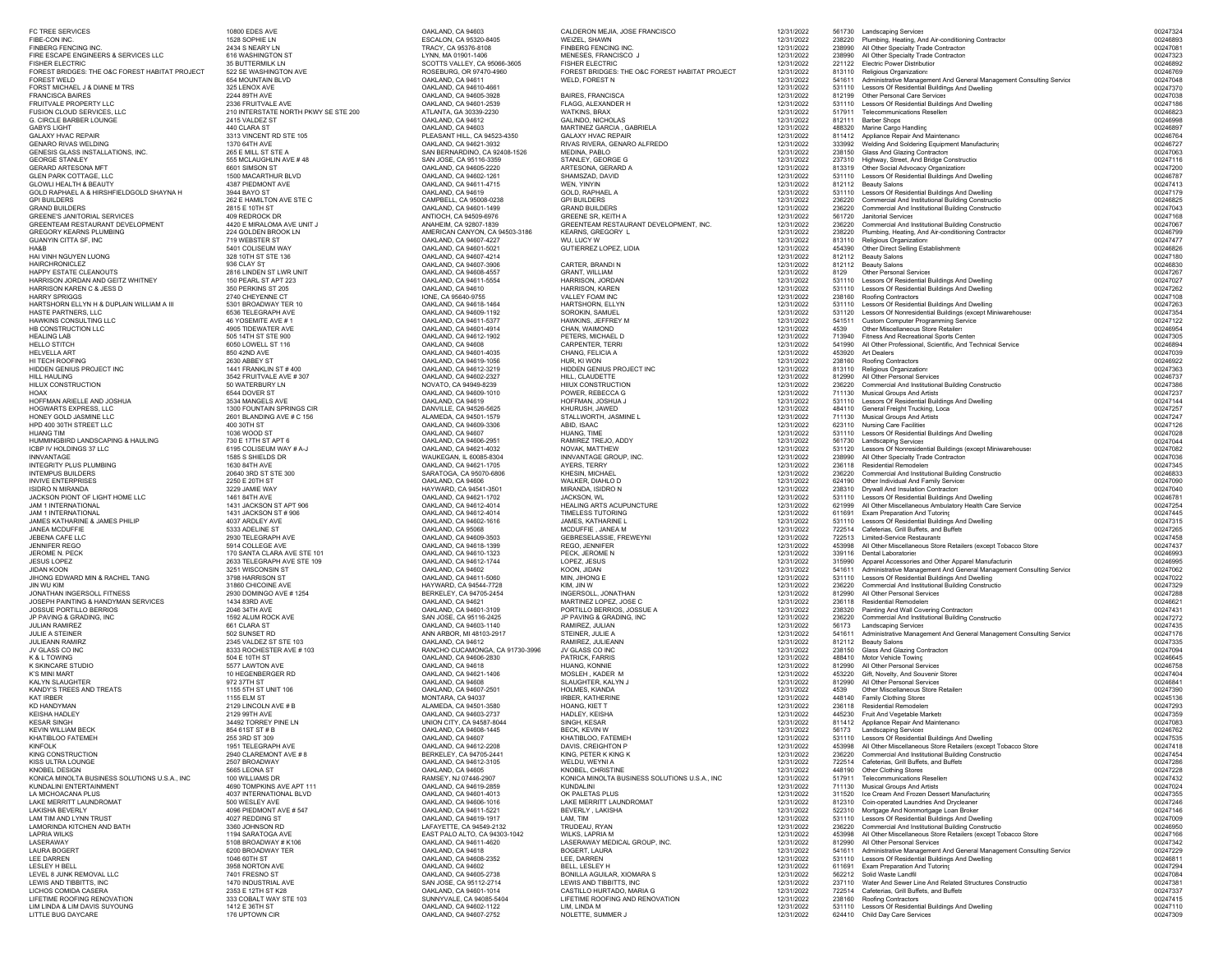MOISES TAPIA 1622 BROADWAY # E NAPPY OR NOT INC. 411 E 18TH ST STE F OAKLAND, CA 94606-1875 NAPPY OR NOTNGUYET NGO<br>NICK THE HAND-D-MAN RONY'S ELECTRIC 2350 COOLIDGE AVE APT D 2000 CONTROL 2000 CRUZ, RONY CONTROL 2000 CRUZ, RONY 2000 CRUZ, RONY 2<br>2350 COOLIDGE AVE APT D 2000 CRUZ, RONY CALLAND, CA 94601-3160 CRUZ, RONY<br>2129 CLARENDON DRES DAN ALTE RUINA QIN 2633 TELEGRAPH AVE CHARA DAN RUINA CA 94612-1743 QIN, RUINA QIN 2001, RUINA CHARA DAN 2633 TELEGRAPH AVE<br>2633 TELEGRAPH AVE ON STRUINA DAN DAN STRUIN DAN DAN DAN DAN DAN DAN DAN RUINA DAN RUINA AND ELECTRIC

 $1191$  SOLANO AVE # 6939

LUCKYXHAIR 2345 VALDEZ ST STE 304 OAKLAND, CA 94612 CULLEY, ELIZABETH 12/31/2022 812112 Beauty Salons 00246975 LUSCIOUS LATHERS SOAPS 4816 SAN PABLO AVE EMERYVILLE, CA 94608-3032 ALABI, MUSLIMAH 12/31/2022 325611 Soap And Other Detergent Manufacturing 00247407 M & M SHEET METAL & RAIN GUTTER CORP 17760 SIERRA HWY CANYON COUNTRY, CA 91351-1635 BURGESS, MICHAEL 12/31/2022 236220 Commercial And Institutional Building Constructio 00246835 ALBANY, CA 94706-5099 MADRONE BUILDERS 100247280 MADRONE BUILDERS 12/31/2022 236220 Commercial And Institutional Building Constructio 120147980<br>12/31/2022 541611 Administrative Management And General Management And General MAHASIN CONSULTING 4311 BROOKDALE AVE OAKLAND, CA 94619 THOMAS, AMEERAH M 1211/2022 451611 Administrative Management And General Management Consulting Service 541611 Administrative 10247295 454611 Administrative Management MAKEDA MADE 1808 MIDDLETON PL LOS ANGELES, CA 90062-1037 M WILSON, DARA 12/31/2022 453920 Art Dealers 00247230 MALIK RAMSESS 1817 9TH AVE OAKLAND, CA 94606 RAMSESS, MALIK 12/31/2022 444220 Nursery, Garden Center, And Farm Supply Store 00246910 MARIA LISEA VILLA 12/31/2022 451120 Hobby, Toy, And Game Stores 12/31/2022 451120 Hobby, Toy, And Game Stores 12/31/2022 451120 Hobby, Toy, And Game Stores 12/31/2022 451120 Hobby, Toy, And Game Stores 12/31/2022 1451120 MARIO MARTINEZ 2002 E 2022 E 2022 E 2022 E 2022 E 2022 E 2022 E 2022 E 2022 E 2022 E 2022 E 2022 E 2022 E 2022<br>MARTIN STRELWORKS. INC. 2022 E 2022 E 2024 AUTO 2024 AUTO 2024 AUTO 2024 AUTO 2024 AUTO 2024 AND 2024 2023 AUTO MARTIN'S STEEL WORKS, INC. 2006. NOCAL 2008 2009 ALL ON STEEL WORKS, INC. 2008 2009 ALL ON STEEL WORKS, INC. 2009 2009 ALL ON STEEL WORKS, INC. 2009 2009 ALL ON STEEL WORKS, INC. 2009 2009 ALL ON STEEL WORKS, INC. 2009 200 MARY BARBER MINISTRIES 2701 EC REEMS CT 2B OAKLAND, CA 94605-4058 MARY BARBER MINISTRIES 12/31/2022 813110 Religious Organizations 00247313 MASSINISSA BECHOUT 500 CASTRO STRO STATES ON CASTRO SA SAND, CA 94607 BECHOUT, MASSINISSA BECHOUT, MASSINISSA 12121/2022 811121 Automotive Body, Paint, And Interior Repair And Maintenanc 2023/743847923472847 Automotive Bod MAURICIO REYES RODRIGUEZ 2353 E12TH ST OAKLAND, ADALAND, CA 94612-1014 REYES RODRIGUEZ, MAURICIO REYES RODRIGUEZ, MAURICIO REYES RODRIGUEZ, AND REYES RODRIGUEZ, 2025 AND 2021/2022 235220 Commercial And Institutional Buildi Mazion 841-841-855, 2012 Sanctanal Building Construction 849-955 MCF-344 MONTE VISTA LP 344 MONTE VISTA AVE OAKLAND, CA 94611-4581 MOSSER, NEVEO 12/31/2022 531110 Lessors Of Residential Buildings And Dwelling 00247189 MCF-791 KINGSTON LP 791 KINGSTON AVE PIEDMONT, CA 94611-4462 MOSSER, NEVEO 12/31/2022 531110 Lessors Of Residential Buildings And Dwelling 00247184 MCF-832 ERIE LP 832 ERIE ST OAKLAND, CA 94610-2259 MOSSER, NEVEO 12/31/2022 531110 Lessors Of Residential Buildings And Dwelling 00247193 MCMULLEN 2257 BROADWAY OR DESIGNEN DAKLAND, CA 94621-3016 MCMULLEN MANAGEMENT II, INC 120112022 433998 AIDMIT MAGEMENT OR DESIGNES (EXCEPT AND DESIGNES ALL OUR DESIGNES ALL OTHER MISCELLA DESIGNES AND DESIGNES AND DESIGNES MEJVM LLC 890 69TH AVE OAKLAND, CA 94621-3302 MARR, MICHAEL W 53112022 531190 Lessors Of Other Real Estate Property 00247499 MEJVM LLC 2003 WEST ST 2003 WEST ST 2003 WEST ST 2003 WEST ST 2003 WEST ST 2003 WEST ST 2004 KLAND, CA 94612-1041 MARR, MICHAEL W 20047RD 2002 12/31/2022 531190 Lessors Of Other Real Estate Propert MEJVM LLC 1337 53RD AVE OAKLAND, CA 94601-5728 MARR, MICHAEL W 12/31/2022 531190 Lessors Of Other Real Estate Property 00247501 MEJVM LLC 2943 MACARTHUR BLVD OAKLAND, CA 94602-3276 MARR, MICHAEL W 12/31/2022 531190 Lessors Of Other Real Estate Property 00247502<br>MEJVM LLC 2020-2022-2022 12/31/2022 531190 Lessons 2020-2020 DANIA DAN DAN MARR MICHAEL MEJV Lessors Of Other Real Estate Property Marry, MICHAEL W North Care and State Property of Marry, MICHAEL W<br>12/31/2022 531190 Lessors Of Other Real Estate Property MARR, MICHAEL W 12/31/2022 531190 Lessors Of Other Real MEJVM LLC 2830 MAGNOLIA ST OAKLAND, CA 9460-4420 MARR, MICHAEL W 12/31/2022 531190 Lessors Of Other Real Estate Property 12/31/2022 531190 Lessors Of Other Real Estate Property 00247504 2021/2023 00247504 2021/2023 0024750 MEJVM LLC 3806 39TH AVE OAKLAND, CA 94619-2045 MARR, MICHAEL W 12/31/2022 531190 Lessors Of Other Real Estate Property 00247505 MEJVM LLC 1623 25TH AVE OAKLAND, CA 94601-1008 MARR, MICHAEL W 12/31/2022 531190 Lessors Of Other Real Estate Property 00247506 MEJVM LLC 1627 25TH AVE OAKLAND, CA 94601-1008 MARR, MICHAEL W 12/31/2022 531190 Lessors Of Other Real Estate Property 00247507 MEJVM LLC 2025 80TH AVE OAKLAND, CA 94621-2301 MARR, MICHAEL W 12/31/2022 531190 Lessors Of Other Real Estate Property 00247508 MEJVM LLC 1864 2011 NEWSLAU AND 2017 OR DEALLAND, CA 94601-2454 MARR, MICHAEL W 1211/2022 531110 Lessors Of Cher Real Estate Properti<br>MEJVM LLC 1994 AND 2024 MARR, DEALLAND, CA 94601-2454 MARR, MICHAEL W 12/31/2022 531190 MEJVM LLC 9848 WALNUT ST OAKLAND, CA 94603-2641 MARR, MICHAEL W 12/31/2022 531190 Lessors Of Other Real Estate Property 00247510 MEJVM LLC 9316 BANCROFT AVE OAKLAND, CA 94603-1842 MARR, MICHAEL W 12/31/2022 531190 Lessors Of Other Real Estate Property 00247511 MEJVM LLC 6600 BANCROFT AVE OAKLAND, CA 94605-2056 MARR, MICHAEL W 12/31/2022 531190 Lessors Of Other Real Estate Property 00247512 MEJVM LLC 2131 101ST AVE 2131 101ST AVE 2024 THE STATE OAKLAND, CA 94603-3355 MARR, MICHAEL W 2024 2021/2022 531190 Lessors Of Other Real Estate Property 2024 2031 12031/2022 20:31190 Lessors Of Other Real Estate Property MEJVM LLC 1616 96TH AVE OAKLAND, CA 94603-1518 MARR, MICHAEL W 12/31/2022 531190 Lessors Of Other Real Estate Property 00247514 MEJVM LLC 1856 28TH AVE OAKLAND, CA 94601-2454 MARR, MICHAEL W 12/31/2022 531190 Lessors Of Other Real Estate Property 00247515 MEJVM LLC 7828 INTERNATIONAL BLVD OAKLAND, CA 94621-2614 MARR, MICHAEL W 12/31/2022 531190 Lessors Of Other Real Estate Property 00247516 MEJVM LLC 1341 53RD AVE OAKLAND, CA 94601-5728 MARR, MICHAEL W 12/31/2022 531190 Lessors Of Other Real Estate Property 00247517 MEJVM LLC 7038 LACEY AVE OAKLAND, CA 94605-2545 MARR, MICHAEL W 12/31/2022 531190 Lessors Of Other Real Estate Property 00247518 MELANIE B. BROOKS 987 VILLAGE CIR OAKLAND, CA 94607 BYNES-BROOKS, MELANIE 12/31/2022 561499 All Other Business Support Services 00247414 MELIGION MENSION SERVIT SERVIT SERVIT DESCRIPTION ON MANUAL SERVIT DATA SERVIT DATA SERVIT DESCRIPTION DESCRIPTION DESCRIPTION DESCRIPTION DESCRIPTION DESCRIPTION DESCRIPTION DESCRIPTION DESCRIPTION DESCRIPTION DESCRIPTION METAMORPHOSIS MAINTENANCE AND CLEANING 2121 MITCHELL ST CARRILLO DAKLAND, CA 94601-1841 CARRILLO DOMINGO, ARMANDO 12/31/2022 561790 Other Services To Buildings And Dwelling MICHAEL NUGENT 645 60TH ST OAKLAND, CA 94609-1440 NUGENT, MICHAEL 12/31/2022 611691 Exam Preparation And Tutoring 00246836 MINOO GOLNAZAR 5800 WESTOVER DR SEGOV DR SAND, CA 94611-2461 GOLNAZAR, MINOO SOLNAZAR, MINOO SOLNAZAR, MINOO SOLNAZAR, MINOO 12/31/2022 541720 Research And Development In The Social Sciences And Humanitie 1913 MARKET ST #3 MMG 1919 MARKET ST # 310 OAKLAND, CA 94607-3380 FERNANDEZ , MARVIN I 12/31/2022 236118 Residential Remodelers 00247244 00247244 ALAMEDA, CA 94501-3002 TAPIA, MOISES 12/31/2022 238220 Plumbing, Heating, And Air-conditioning Contractor 00247271 MONTCLAIR SMILE DESIGN 6200 ANTIOCH ST 201 OAKLAND, CA 94611-2954 KAMI, BARRY G 12/31/2022 339116 Dental Laboratories 0024718394 00247183  $\textsf{MOON} \times \textsf{MANDR} = \textsf{MODV} \times \textsf{MNDR} = \textsf{MODV} \times \textsf{MNDR} = \textsf{MODV} \times \textsf{MNDR} = \textsf{MODV} \times \textsf{MNDR} = \textsf{MODV} \times \textsf{MNDR} = \textsf{MODV} \times \textsf{MNDR} = \textsf{MODV} \times \textsf{MNDR} = \textsf{MODV} \times \textsf{MNDR} = \textsf{MODV} \times \textsf{MNDR} = \textsf{MODV} \times \textsf{MNDR} = \textsf{MODV} \times \text$ MOONFLOWER INSIGHTS 2345 BROADWAY OAKLAND, CA 94612-2414 BLAINE, JETTA 12/31/2022 488320 Marine Cargo Handling 00247327 MY SUITE ELEVATION 2345 VALDEZ ST STE 206 2345 VALDEZ STE 206 OAKLAND, CA 94612 UNG, QUYEN UNG, QUYEN 21/31/2022 812112 Beauty Salons 20246941 20246941 NAB CONSTRUCTION INC. 2008 DOLLEVARD WAS TRANSPORTED TO MANUT CREEK, CA 94595-1102 BIRON, NADER 2008 CONSTRUCTION INC. 2008 236220 Commercial And Institutional Building Constructio 2022 236220 Commercial And Institutional NALO'S JAMERICAN SOUL 1725 84TH AVE PAUL, JANAL 12/31/2022 111419 Other Food Crops Grown Under Cove 00246879 12/31/2022 812112 Beauty Salons 00246783 NATALIE THE BARBER 2811 TELEGRAPH AVE OAKLAND, CA 94609-3606 HERNANDEZ, NATALIE 12/31/2022 812111 Barber Shops 00247295 NATIONAL TESTING NETWORK, INC. 2122 164TH ST SW STE 300 LYNNWOOD, WA 98087-7812 NATIONAL TESTING NETWORK, INC. 12/31/2022 541611 Administrative Management And General Management Consulting Service 00247239 NAWAF ALI 1852 PARK BLVD OAKLAND, CA 94606-1824 ALI, NAWAF A 12/31/2022 453991 Tobacco Stores 00246967 NEADLE SUNNER AN MANUS (NOT MANUS AND THE SUNNER AND SALL AND SALL AND SALL AND SALL AND SALL AND SALL AND SALL AND SALL AND SALL AND SALL AND SALL AND SALL AND SALL AND SALL AND SALL AND SALL AND SALL AND SALL AND SALL AN NEXSTREET - CLEANING AND SANITATION 8055 COLLINS DR OO246837 ALLEN, DAKLAND, CA 94621-1911 ALLEN, MATTHEW 12/31/2022 561720 Janitorial Services 661720 ARLEN, DATE DO246837 ALLEN, DO246837 ALLEN, DATE DO246837 ALLEN, DATE D 2348 FOOTHILL BLVD OAKLAND, CA 94601-1011 NGO, NGUYET 12/31/2022 531190 Lessors Of Other Real Estate Property 00247422 NICK THE HAND-D-MAN 3150 BERLIN WAY OAKLAND, CA 94602 MOTLEY, NICHOLAS 12/31/2022 236118 Residential Remodelers 00247149 NORTECAN BULL PROTECTION DOGS 6006 SAN PABLO AVE STE B OAKLAND, CA 94608-2208 CHTAINI, NOUREDDINE 12/31/2022 812910 Pet Care (except Veterinary) Services 00247138 OAKLAND CANINE 4319 HYACINTH AVE OAKLAND, CA 94619-2813 LIU, SOPHIE 12/31/2022 541940 Veterinary Services 00247425 OAKLASH 1940 JACKSON ST OAKLAND, CA 94612-4626 OAKLASH 12/31/2022 813110 Religious Organizations 00247475 OCTOPEOPLE CRAFTS 2339 OREGON STAPT F ERKELEY, CA 94705-1138 JASPER, ROBYN C 2004 2012 2022 453998 All Other Miscellaneous Store Retailers (except Tobacco Store 00247350 00247350 00247350 DAKLAND, CA 94607-1138 JASPER, RAN ODDITIES ASSORTED 1774 8TH ST APT C 1774 8TH ST APT C COAKLAND, CA 94607-1159 FISHER, KANE 12/31/2022 453920 Art Dealers 12/31/2022 453920 Art Dealers 00247017 OG DESSERTS 1990 N CALIFORNIA BLVD # 2042 WALNUT CREEK, CA 94596-3780 JENKINS, MICHAEL A 12/31/2022 722320 Caterers 00247339 OHMS ELECTRIC CONTROL TRISTED AND THE RELATIONS TO A THE RELATIONS CONTROLLED THE RELATIONS CONTROLLED THE RELATIONS CONTROLLED THE RELATIONS CONTROLLED THE RELATIONS CONTRACTOR CONTRACTOR THALL, THOMAS THE RELATIONS CONTR OJO DE LA SOL, INC. THE SOLUTION OF THE SOLUTION OF THE SOLUTION OF THE SOLUTION OF THE SOLUTION OF THE SOLUTION OF THE SOLUTION OF THE SOLUTION OF THE SOLUTION OF THE SOLUTION OF THE SOLUTION OF THE SOLUTION OF THE SOLUTI OLIVIER & SCHREIBER LLP 475 14TH ST STE 250 OAKLAND, CA 94612-1928 SCHREIBER, CHRISTIAN 12/31/2022 541110 Offices Of Lawyers 00247455 ONE MILK TEA 349 7TH ST 200246916 DAKLAND, CA 94607-4111 LIU, ANDREW C 200246916 DAKLAND, CA 94607-4111 LIU, ANDREW C 200246916 DAKLAND, CA 94607-4111 DAKLAND, CA 94607-4111 LIU, ANDREW C 200246916 DAKLAND, CA 946916 DAKLA OTSS: ATHLETIC PERFORMANCE 2815 FILBERT ST APT D OAKLAND, CA 94609 AJIBADE, DAREE 12/31/2022 443142 Electronics Stores 00247443 PACIFIC CRANE MAINTENANCE COMPANY, LLC 2800 7TH ST ORD THE ST ORD SOLUTION, CA 94607-1046 LLC, PACIFIC CRANE HOLDINGS COMPANY AND SOLUTION CONTROLLED AND SOLUTION ON THE ST ORD SERVICE CRANE MAINTENANCE COMPANY AND SUPPLI PACIFIC TERMINAL SERVICE COMPANY, LLC 1 MARKET ST OAKLAND, CA 94607-2552 LLC, PACIFIC CRANE MAINTENANCE COMPANY 12/31/2022 493110 General Warehousing And Storage 00247269 PAR WESTERN LINE CONTRACTORS 11276 5TH ST # 100 RANCHO CUCAMONGA, CA 91730-0922 STAPP, JIM 12/31/2022 236220 Commercial And Institutional Building Constructio 00247100 PARADIGM STEEL FABRICATORS, INC. 3510 STANDARD ST STE A BAKERSFIELD, CA 93308-5225 PARADIGM STEEL FABRICATORS, INC. 12/31/2022 238120 Structural Steel And Precast Concrete Contractor 00247130 PARKER WILLIAM ANTALIE TRS 1989 – 1989 – 1989 – 1989 – 1989 – 1989 – 1989 – 1989 – 1989 – 1989 – 1989 – 1989 – 1989 – 1989 – 1989 – 1989 – 1989 – 1989 – 1989 – 1989 – 1989 – 1989 – 1989 – 1989 – 1989 – 1989 – 1989 – 1989  $\begin{tabular}{c} \textbf{PATRICI A UNILEY}\\ \textbf{PATRICI A UNILEY}\\ \textbf{POR QWE} \end{tabular} \begin{tabular}{c} \textbf{PATRICI A UNILEY} \end{tabular} \begin{tabular}{c} \textbf{PATRICI A UNILEY} \end{tabular} \begin{tabular}{c} \textbf{PATRICI A UNILEY} \end{tabular} \begin{tabular}{c} \textbf{PATRICI A UNILEY} \end{tabular} \end{tabular} \begin{tabular}{c} \textbf{PATRICI A UNILEY} \end{tabular} \begin{tabular}{c} \textbf{PATRICI$ PDR QWEENS 2848 23RD AVE OAKLAND, CA 94606-3532 JAMERSON , TAMARA S 12/31/2022 722330 Mobile Food Services 00247416 PEARL'S PRECIOUS BAKERY 9326 THERMAL ST OAKLAND, CA 94605 HARRIS, KARL A 12/31/2022 311811 Retail Bakeries 00246911  $\begin{tabular}{c|c|c|c|c|c|c|c} \multicolumn{4}{c|c|c|c|c} \multicolumn{4}{c|c|c|c} \multicolumn{4}{c|c|c|c} \multicolumn{4}{c|c|c|c} \multicolumn{4}{c|c|c|c} \multicolumn{4}{c|c|c|c} \multicolumn{4}{c|c|c|c} \multicolumn{4}{c|c|c|c} \multicolumn{4}{c|c|c|c} \multicolumn{4}{c|c|c|c} \multicolumn{4}{c|c|c|c} \multicolumn{4}{c|c|c|c} \multicolumn{4}{c|c|c|c} \mult$ PIEDMONT BULLER AN A SECULAR WAS DRAINING AND THE PROSECT AND THE RELATION ON THE SECTION ON THE SECTION OF A SAME AN A SECTION OF A SECTION OF A SAME OUTLING A SAME ON A SAME OUTLING A SAME ON A SAME ON A SAME OUTLING A S POWER SYSTEMS TESTING CO. 6736 PRESTON AVE STE E LIVERMORE, CA 94551-8521 POWER SYSTEMS TESTING CO. 12/31/2022 221122 Electric Power Distribution 002473300 00247330 POWERHOUSE RETAIL SERVICES LLC 812 S CROWLEY RD STE A CROWLEY, TX 76036-3714 TEETER, BRENT 12/31/2022 236220 Commercial And Institutional Building Constructio 00247071 PREMIER ROOFING ASSOCIATES INC. 919 52ND AVE OAKLAND, CA 94601-5628 PREMIER ROOFING ASSOCIATES INC. 12/31/2022 238160 Roofing Contractors 00246785 PRIMUS JARED D 2945 MYRTLE ST OAKLAND, CA 94806-4524 PRIMUS, JARED D 12/31/2022 531110 Lessors Of Residential Buildings And Dwelling 00246829 PT MASONRY 238140 Masonry Contractors 450 E CAMPBELL AVE # 101 CAMPBELL, CA 95008-2045 GREEN QUEST CONTRACTORS 42/31/2022 238140 Masonry Contractors 00247068 00247068 PUNCH BITE ZING 255 4TH ST STE 403 OAKLAND, CA 94607-4389 VASSILEV, VASSIL T 12/31/2022 54143 Graphic Design Services 00246895 QUALITIE SNACKS 1220 FRUITVALE AVE OAKLAND, CA 94601-2926 DESHOMMES, DEYV'S 12/31/2022 453998 All Other Miscellaneous Store Retailers (except Tobacco Store 00246912  $\mathsf{QUALITY}$   $\mathsf{QUALITY}$   $\mathsf{QUALITY}$  and  $\mathsf{QUALITY}$  and  $\mathsf{QUALITY}$  and  $\mathsf{QUALITY}$  are capital contractors and  $\mathsf{QUALITY}}$  and  $\mathsf{QUALITY}$  and  $\mathsf{QUALITY}$  and  $\mathsf{QUALYZ}$  and  $\mathsf{QUALYZ}$  and  $\mathsf{QUALYZ}$  and  $\mathsf{QUALYZ}$  a QUALITY FIRST REMODELING INC. CONSULTED STEVE STEVE AND STEVE MARTINEZ STEVE MARTINEZ STEVE ARTINEZ STEVE ARTINEZ STEVE ARTINEZ STEVE AND STEVE AND STEVE AND STEVE AND STEVE AND STEVE MARTINEZ STEVE AND STEVE AND STEVE AN RAIN DESIGN DESCRIPTION ON SERVICES ON OAKLAND, CA A4609-1204 CHAN-KALIN, TOBIE CHAN-KALIN, TOBIE CHAN-KALIN, TOBIE CHAN-KALIN DESCRIPTION ON TAND ORDER SANTHALIN, THE SANTHALINE OLD A THAN-KALIN DESCRIPTION OF A SANTHALIN RAYMUNDO PEREZ PEREZ SAGE SEGRIMMAN AVE ON ANALOGION DESTREZ PROMUNDO DE SAGEZ, RAYMUNDO DE SAGE EN 1201/2022 541499 AID:ne SAGE AND DESTREZ DESTREZ DESTREZ DESTREZ DESTREZ DESTREZ DESTREZ DESTREZ DESTREZ DESTREZ DES DES D REDWOOD CITY ALARMS 463 BREWSTER AVE STE 1 REDWOOD CITY, CA 94063-1724 CICERO, CHRISTOPHER M 12/31/2022 238210 Electrical Contractors And Other Wiring Installation Contractor 00247447 CICERO, CHRISTOPHER M CICERO, CHRISTOP REGEN, INC. TRIGEN, INC. THE SECRET AND REGEN, INC. AND REGEN, INC. AND REGEN, INC. THE SECRET AND REGEN, INC. AND REGEN, INC. 2012 236220 Commercial And Institutional Building Constructio and the SALET AND SALET AND SALET RELIABLE CONSTRUCTION 956 EDENBURY LN SAN JOSE, CA 950-1202 - PARTET, AND PARTET, ANTHONY CONSTRUCTION DEALER CONSTRUCTION 978-12/31/2022 236220 COMMERCIAL AND INSTITUTION DEALER DEALER AND INSTITUTION ON DEALER PARTET ON RENILIE CASBORN 2825 ROSE CT CHE CONSERVERS CONSERVERS AND RENILIE CASBORN, RENILIE CASBORN, RENILIE 2002 200910 Jewelry and Silverware Manufacturing 2002 200910 12/31/2022 200910 Jewelry and Silverware Manufacturing 20024 ROC-N-ROLLA GROOMING LOUNGE 1628 100TH AVE 1628 100TH AVE OAKLAND, CA 94603-2615 JORDAN, ASIA N 12/31/2022 812111 Barber Shops 00247240 912/31/2022 812111 Barber Shops 00247240 912/31/2022 812111 Barber Shops 00247240 ROGA SERVICES 267 LESTER AVE # 401 OAKLAND, CA 94606-1207 LEWIS, ROBERT D 12/31/2022 488320 Marine Cargo Handling 00246917 12/31/2022 238210 Electrical Contractors And Other Wiring Installation Contractor<br>12/31/2022 238210 Electrical Contractors And Other Wiring Installation Contractor 00246745<br>12/31/2022 541519 Other Computer Related Service: ROOT LABS, INC. No. 2002 2003 129 CLARENDON CRES 200247161 DAKLAND, CA 94610-1807 LAWSON, NATE 12/31/2022 541519 Other Computer Related Service: 2002-17161 2031/2022 541519 Other Computer Related Service: 2002-17161 ROSE'S CLEANING 7000 MACARTHUR BLVD APT 302 OAKLAND, CA 94605-2534 MALDONADO, ROSAURA 12/31/2022 561499 All Other Business Support Services 00243266 12/31/2022 453920 Art Dealers 00247333 RW SOLAR AND ELECTRIC 845 DAVIS TO SALAR AND RESULTED SA SECTRIC SA SECTRIC ROBOTATION CONTROLLE, CA 95687-5420<br>RW SERVICES I.C. DELECTRICAL CONTRACTORS AND ELECTRICAL CONTRACTORS AND DELECTRICAL CONTROLLED AND ANNO 2021-2 S&K SERVICES LLC 592 DUTCH ELM DR HERCULES, CA 94547-2302 SONDERSEN, MARC D 12/31/2022 111419 Other Food Crops Grown Under Cove 00247276 SAEED RIAZATI KESHEH 156 SIERRA DR # 1 WALNUT CREEK, CA 94596-4934 RIAZATI KESHEH 156 SAEED RIAZATI KESHEH 11 WALNUT CREEK, CA 94596-4934 RIAZATI KESHEH 12/31/2022 485999 All Other Transit And Ground Passenger Transportati SALEH MOSAED SAEED SAEED SAEED SAEED OOSTAND, CA 94601-4239 SAEED SAEED SAEED SAEED SAEED SAEED SAEED OOSTAND, CA 94601-4239 SAEED AND SAEED SAEED OOSTAND, CA 94601-4383 SAEED AND SAEED AND SAEED SAEED SAEED SAEED SAEED SA SAMUEL BAUTISTA ZUGAIDE 1333 50TH AVE OAKLAND, CA 94601-5103 BAUTISTA, SAMUEL 12/31/2022 561720 Janitorial Services 00246754